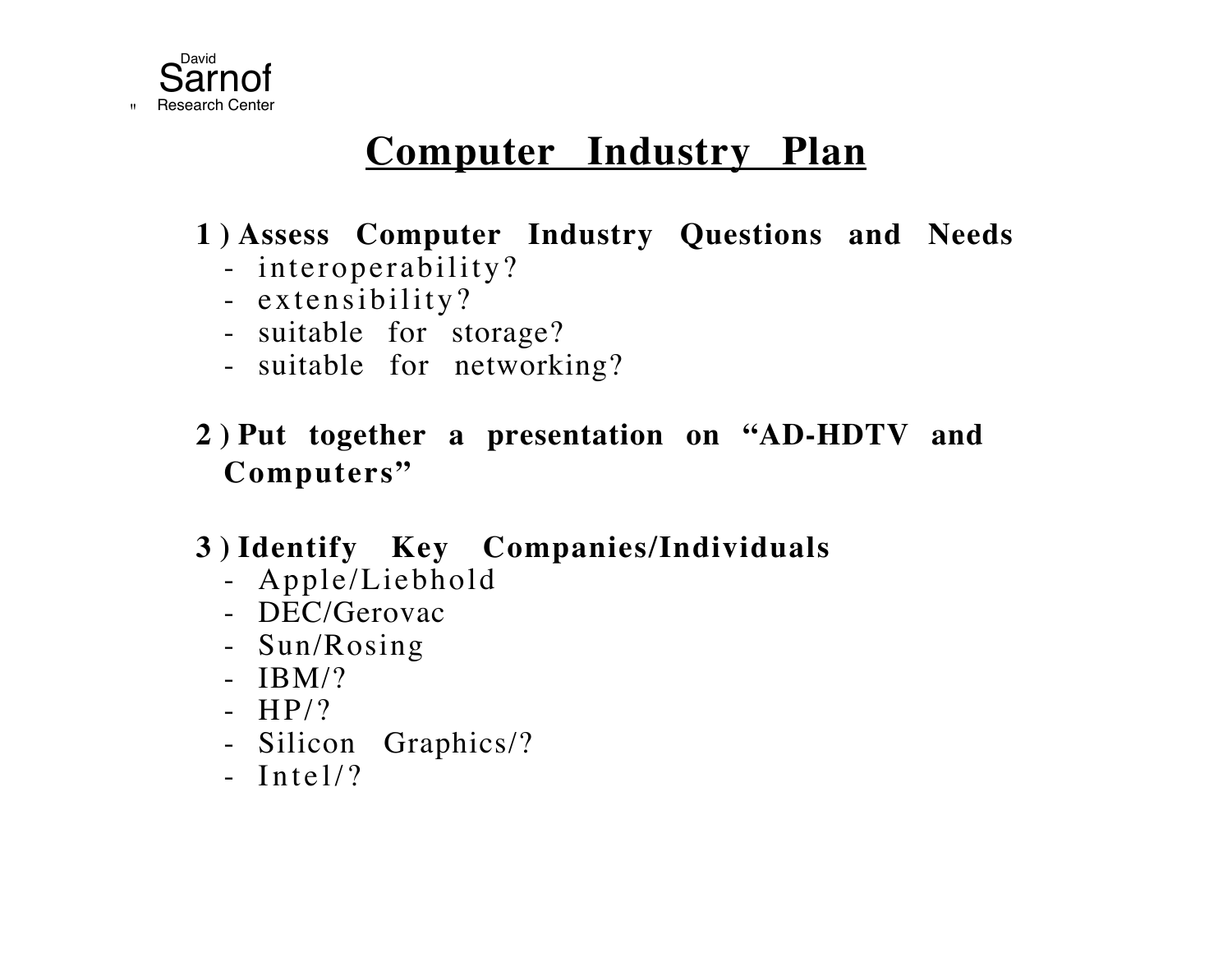

## **Computer Industry Plan**

**4 ) One-on-one visits with key individuals**

- explain benefits of AD-HDTV and discuss
- (iterate pitch)
- determine their corporate strategy
- determine next steps (colloquium, VP, CEO, etc...)
- **5 ) Get visibility in the technical community present paper(s) at appropriate conferences**
	- SIGGRAPH?
	- Electronic Imaging?
	- NCGA?
- **6 ) Get visibility in the computer press special press conference for them?**